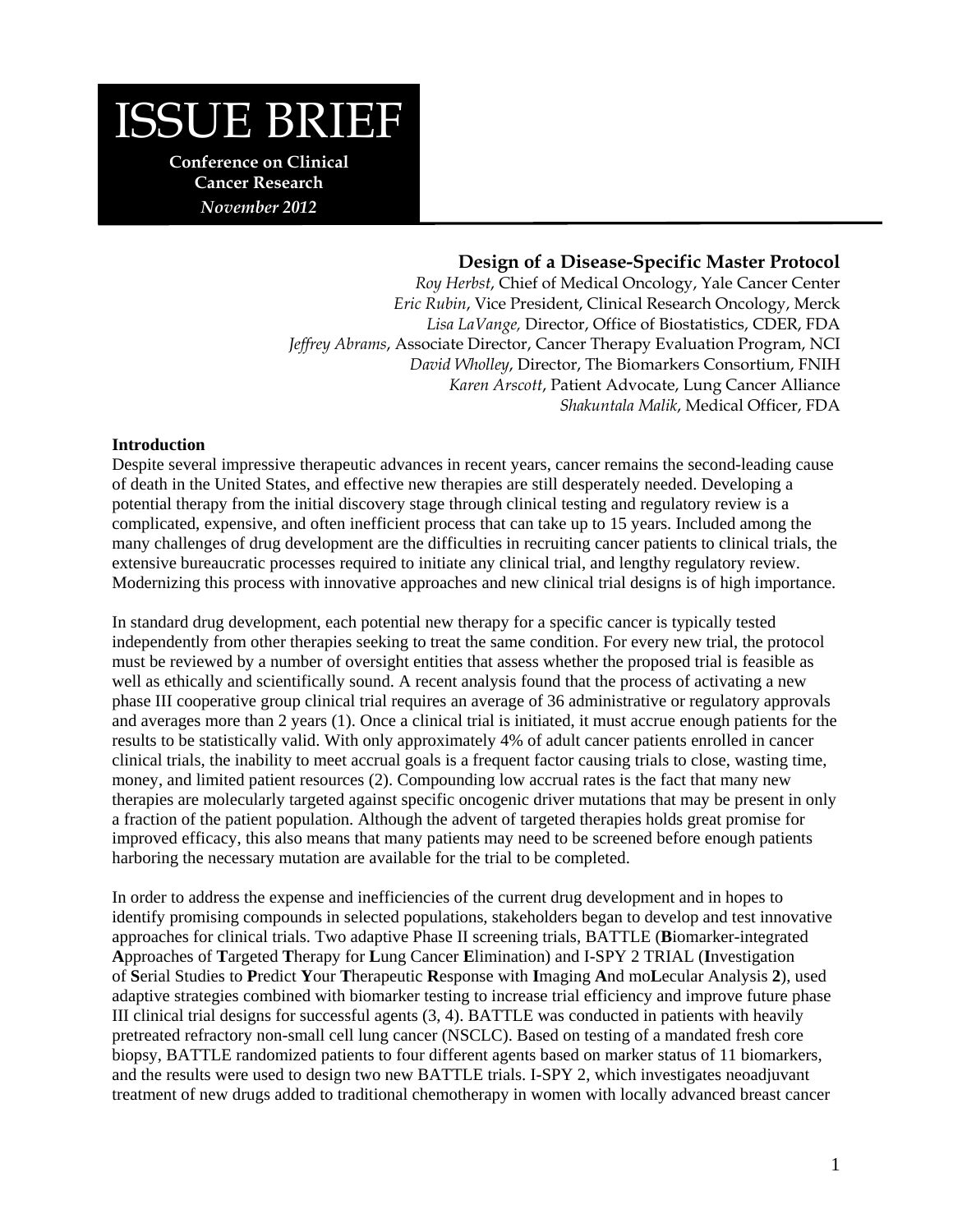(3), is designed to test multiple novel drugs and biomarkers over a five-year timeframe. The trial may test up to five drugs simultaneously, and add new drugs as existing drugs complete testing. This design is enabled by a Master-IND held by the Foundation for the National Institutes of Health (FNIH), which eliminates the need for a new protocol each time an agent is added, allowing drugs and biomarkers to be added and removed over time, without needing to stop the study to write a new protocol and wait for approval. The successful implementation of these two randomized screening trials (and completion of BATTLE) provides examples of how multiple experimental agents can be tested within the same umbrella trial to make drug development more efficient.

Expanding on the success of these Phase II screening trials, we propose another alternative to traditional trial design. This development strategy is a master protocol for a Phase III registration trial in which multiple new therapies are tested simultaneously in a specific disease setting. However, this proposed trial would not be a Phase II adaptive screening trial like I-SPY 2 and BATTLE, but rather would be a multiarm, multi-marker/drug Phase III trial designed to allow FDA approval of new therapeutics, along with matching companion diagnostics when applicable. Unlike the adaptive screening trials, where unknown associations between marker and drug are analyzed, screening in the Master Protocol Multi-drug Registration Trial is specifically for appropriate treatment-arm assignment and validation of clinical utility. Each biomarker included in the Master Protocol Multi-drug Registration Trial would have a corresponding treatment; assignment to that treatment would be based on results of a validated diagnostic assay. Here we lay out a conceptual approach to a nation-wide clinical registration trial with the ability to screen patients upon enrollment and randomize them to an arm of the trial based on the results of screening diagnostic tests.

#### Benefits to Master Protocol

There are multiple advantages to a multi-armed registration study, compared to the traditional alternative of multiple 2-arm registration studies. First, for drugs that have shown promise in a biomarker-selected patient population, grouping these studies under a single trial, with a common control (standard-of-care) arm reduces the overall screen failure rate. For example, assuming a prevalence of 20% for biomarkers A, B, C, D in a given histologic cancer type (with no overlap among each subpopulation), and a need for 200 biomarker positive patients each on an experimental arm and the treatment-control arm, 8000 patients would need to be screened in the case of 4 separate randomized studies, whereas only 2163 would need to be screened in the case of a single 5-arm study with 4 experimental arms and one control treatment arm. Second, there are process and operational efficiencies gained by having a single master protocol that could be amended as needed as drugs enter and exit the study. For example, following initial implementation, sponsors enrolling new drugs would benefit from the presence of a pre-existing infrastructure. A master protocol will also provide consistency, as every drug for the disease would be tested in the identical manner. Sponsors may be encouraged to include their drug in a master registration trial if there were assurances that if pre-specified efficacy and safety criteria were met, the drug and accompanying companion diagnostic would be approved. Finally, by improving the overall efficiency of drug development in a specific disease setting, this trial offers the advantage of bringing safe and effective drugs to patients sooner than they might otherwise be available.

## Disease Model

We have chosen to use lung cancer as the prototype disease for this type of trial. Lung cancer is the most common cancer today, with an estimated 226,160 new cases expected in the United States in 2012 alone (5). Lung cancer is characterized by multiple and often independent mutations and potential therapeutic targets, and screening is rapidly becoming a part of treatment, making it an excellent case study for a multi-arm biomarker driven trial. The Cancer Genome Atlas recently performed the first attempt to comprehensively characterize the genomic alterations in lung squamous cell carcinomas, and identified numerous druggable targets (6, 7). As mentioned above, BATTLE and I-SPY 2 have demonstrated the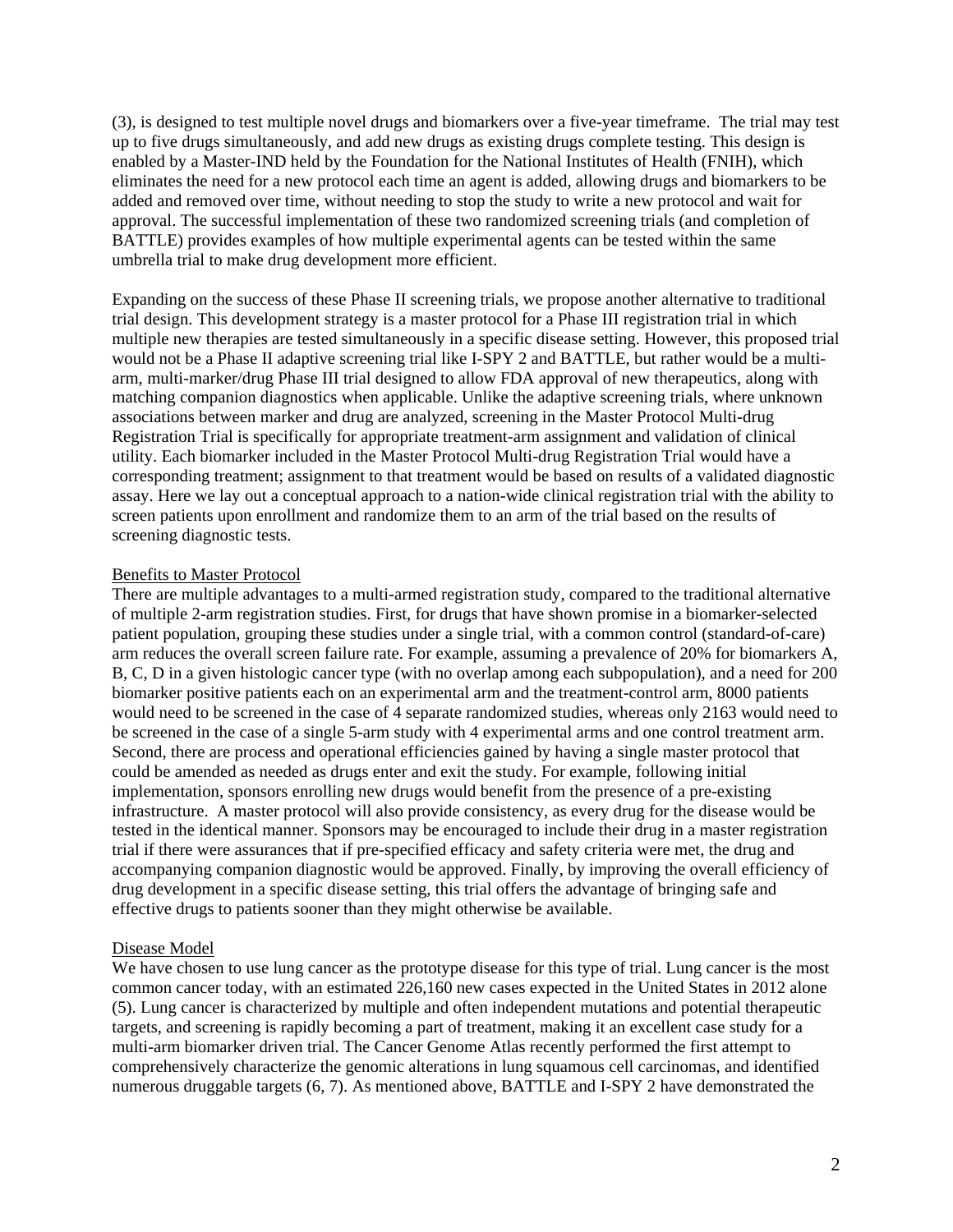feasibility of biomarker-driven trials, and BATTLE showed the appropriateness of using biomarker expression and targeted therapies in treatment of NSCLC.

In the trial described here, we will expand on the designs used in BATTLE and I-SPY 2 to develop an approach to a biomarker-based trial that could provide the basis for FDA approval of new drugs with matching companion diagnostics. If this Master Protocol Multi-drug Registration Trial is successful, this type of biomarker-driven umbrella protocol could be used for registration trials in other settings.

# **Master Protocol Multi-drug Registration Trial Design Proposal**

#### **Sponsor**

The Master Protocol Multi-drug Registration Trial will be run by a **neutral third party** (e.g., CRO or academic coordinating center).

#### **Primary Objective**

The primary objective of this trial is, for each experimental targeted therapy, to compare the overall survival of biomarker-selected patients with metastatic NSCLC treated with standard of care (SoC) versus the experimental targeted therapy. Secondary objectives include comparison of progression-free survival and response rates. The safety profile of each experimental agent will also be assessed.

#### **Drugs and Biomarkers**

The Master Protocol Multi-drug Registration Trial steering committee will evaluate each application to determine whether a drug/biomarker pair can enter the master protocol trial.

#### Drugs

For our purposes, we are assuming that there are at least 2 experimental drugs ready to enter a phase III confirmatory trial. **Each drug must have clinical data demonstrating activity in a responsive patient group** that can be identified by a biomarker assessed in patient tumor biopsies**.** 

## Biomarkers and Screening

**The biomarker for each compound is based on a test or platform that has been analytically validated and is suitable for a pivotal trial**. To date in oncology, drugs that have received FDAapproval with companion diagnostics have been limited to single drugs approved with the use of single tests, but technological advancements may alter that approach. Next generation sequencing has been used to characterize tumors; however, no such technology has been cleared by the FDA for the approval of a specific drug. The Lung Cancer Mutation Consortium has begun to use screening platforms to test specific markers in patients in order to help determine their best course of treatment. Similarly, this trial may benefit from the use of a common screening platform that assays multiple biomarkers. The presence of a particular predictive biomarker in the platform would enable the platform to be considered adequate for selecting patients for treatment with a new targeted compound. A CLIA-approved platform could obtain an Investigational Device Exemption (IDE) prior to the start of the trial to allow use of the platform to select patients for enrollment in the trial and for randomization between a specific experimental treatment and SoC. Assuming that a new drug meets predefined criteria for demonstrating clinical benefit in the patient population selected by the platform biomarker, the biomarker could be analyzed and given FDA clearance along with approval for the drug. The process of using this type of technology to select patients for treatment with multiple different drugs would require close communication with the FDA to determine its applicability.

The use of a multi-marker platform in this trial would provide several advantages over the current single test, single drug paradigm. It is likely that the Master Protocol Multi-drug Registration Trial will include multiple agents from different classes, one or more of which may have multiple targets or target pathways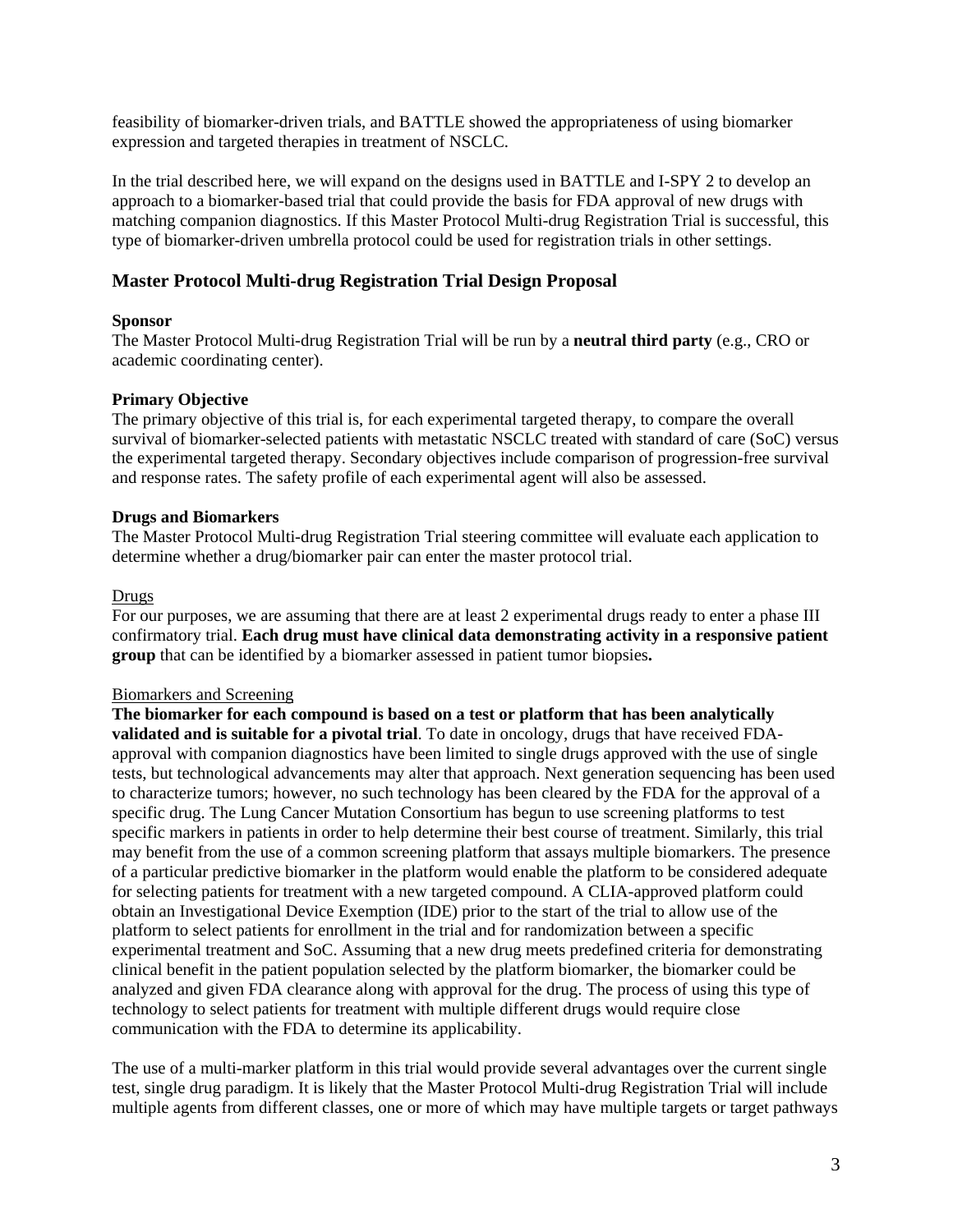with multiple components. Therefore, the use of as broad a test as possible with clinically acceptable turnaround time and which simultaneously detects all classes of DNA alterations (base substitutions, small indels, copy number changes-amplifications and homozygous deletions, and gene rearrangements) would allow the most judicious use of precious tumor samples and likely prove informative in explaining varied responses across patients with a given primary alteration. Testing protocols would also be easier to standardize. In addition, sponsors would not be responsible for designing their own diagnostic.

#### **Study Design**

This is a randomized, controlled Phase III trial in patients with advanced NSCLC refractory to prior chemotherapy. To simplify the discussion for this briefing document, we will assume 2 experimental treatments, A and B, with matching diagnostic tests tA and tB that determine the status of biomarkers A and B, respectively. At entry, patients will receive a fresh core needle biopsy, with the tissue analyzed by tA and tB. Patients whose tumors are positive for tA will be randomized to SoC vs drug A, while patients whose tumors are positive for tB will be randomized to standard-of-care vs drug B. In the simplest example, shown in Figure 1, there is no overlap between biomarkers A and B. Similar to the I-SPY2 study, additional drug/biomarker combinations can be added to the study over time, with similar randomization to SoC or the experimental drug, based on the test result (Figure 2). As discussed below, and again similar to I-SPY2, a drug/test combination may also be dropped from the study based on an interim futility analysis. The protocol design will use a group sequential methodology with overall survival (OS) as the primary endpoint. For simplicity in this hypothetical, only OS results are considered at the interim analysis, although a similar approach could be used for progression-free survival (PFS) results at the interim analysis. Although various effect sizes could be targeted, the starting sample size could be determined based on a postulated 25% reduction in survival hazard (hazard ratio of 0.75), which corresponds to a 4 month improvement for an experimental arm over an assumed median OS of 12 months for SoC in patients selected based on the assay that matches a specific experimental arm (bmx+). Of note, potential prognostic effects of the biomarker on clinical outcomes in the SoC arm would need to be considered when targeting effect sizes.

Although various approaches to interim analyses could be considered, one approach would be to perform an interim analysis of OS results when 30% of the OS events have occurred. Bounds are determined by Hwang-Shih-DeCani spending functions with  $\gamma = -10$  ( $\alpha$  spending) and  $\gamma = 2$  ( $\beta$  spending) (8). With a Type I error rate of 2.5% (one-sided), 381 survival events for a combined SoC and experimental arm will yield 72% power to detect this targeted treatment-effect size on OS. Assuming enrollment to be piecewise constant at rates of 7.4 for months  $0 - 1$ , 10.4 for months  $1 - 3$ , 17.4 for months  $3 - 6$ , 27.8 for months  $6 - 1$ 24, and a dropout rate of 0.1% per month, this yields a sample size of 581 bmx+ patients for each biomarker. Planned recruitment duration is 24 months and the minimum follow-up planned is 12 months. In the case of 2 experimental treatments A and B, this results in an overall sample size of 1162 patients, 581 patients with cancers positive for test A, and 581 patients with cancers positive for test B. At the interim analysis, the HR boundary for futility is 0.90. At the final analysis, the HR boundary for an experimental arm to be considered successful is 0.82. Note that targeting a larger effect size, such as an OS HR of 0.5, yields a reduced sample size for each experimental treatment (111 bmx+ pts, in this example). In this case, an interim analysis might not be necessary.

The overall number of patients needed to be screened for entry into the study will depend on the prevalence of the bmx+ population for each assay used in the study.

#### Leveraging Control Patients

There may be additional advantages to this proposed trial design. Because the trial will be run by a neutral third party, it may be possible to leverage control patients across multiple trial arms. This will be dependent on the trial using a CRO/Coordinating Center that is able to establish appropriate firewall procedures to maintain masking of patients among the various trials. This firewall procedure will allow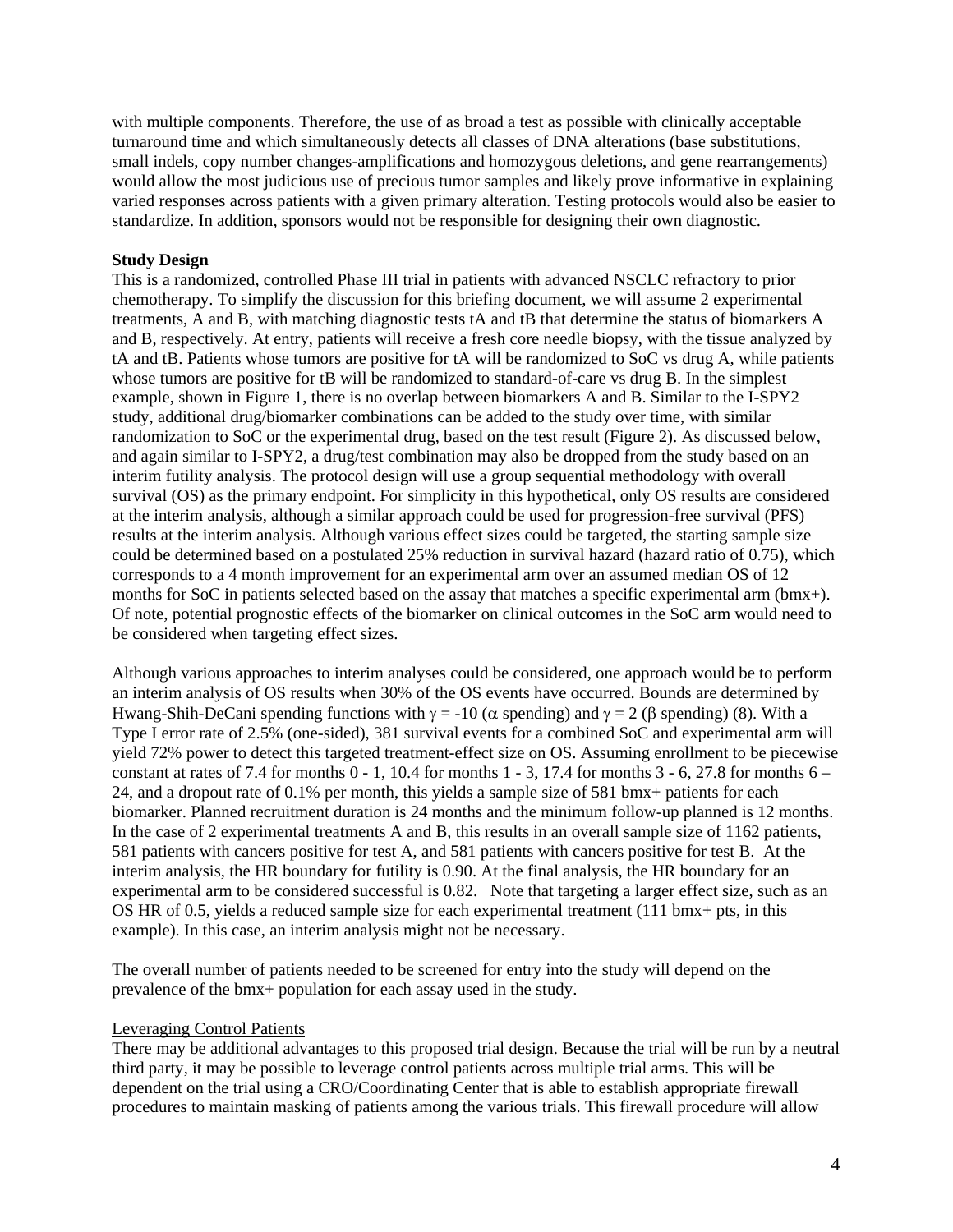multiple drugs against one biomarker to be included in the trial (Figure 3). No comparisons among active drugs are envisioned; the efficacy of each experimental agent would only be directly compared to SoC.

In this case, drugs still do not need to begin enrollment at the same time. However, leverage of shared controls will be limited to those patients enrolled concurrently with each drug. For example, if drug A1 is initially the only drug targeted against marker A, marker  $A/dr \leq A/$  is actively recruiting with 1:1 randomization allocation to drug A or standard of care. Once the protocol for marker A and drug A2 are approved to begin recruitment, randomization of the marker A positive patients changes, at this point, to 1:1:1 corresponding to drug A1: drug A2: SoC. During this time, use of the common protocol with standard procedures, visit schedules, and case report forms, will allow control patients' data to contribute to both trials.

If the drug A1 arm completes enrollment while the drug A2 arm is still ongoing, patient randomization allocation reverts to 1:1 for drug A2: SoC. The control patients recruited during the drug A1 arm that have completed follow-up in both arms have their data unmasked for analysis of the drug A1 protocol, while remaining masked to drug A2 arm personnel. Control patients recruited for the drug A1 arm that have not yet completed follow-up in the drug A2 arm also have their data unmasked for drug A1 analysis only; they remain masked to drug A2 personnel, and data collection on these patients continues under the drug A2 protocol. Potentially, the information about which control patients are unique to a given trial and which are shared may not need to be disclosed for analysis purposes*.* The benefit to sharing control patients could be substantial in terms of both recruitment time and trial costs.

It is noted that there could be cases where based on study results obtained from drug A1, this drug could replace the SoC for the biomarker A-defined population. In this case, the data monitoring committee for the study would decide whether randomization to the original SoC arm should continue for drug A2.

#### Randomization of Double Positive Patients

Ideally, as in Figure 1, the assays would be selected so that there would be minimal expected overlap between the bmx+ populations identified by each diagnostic assay. However, there are two options when there is marker overlap and patients test positive for one or more biomarkers. If the infrastructure described above can be established, the same approach of leveraging controls and randomizing patients 1:1:1 could be applied to patients who are positive for two biomarkers (Figure 4). Another option would be to randomize based on an assay hierarchy in order to avoid randomization of double positive patients to two experimental treatments. In this case, prior to enrollment assays will be ranked and a pre-specified hierarchical rule will be established based on assay, biomarker, and other factors pre-determined by the steering committee. The double positive patients will be randomized to SoC or the experimental arm that is selected based on a pre-specified hierarchical rule. For example, as shown in figure 5, patients who test positive for both bmx A and B would be assigned to randomization between SoC and treatment A. For both options, implications for statistical evaluations as well as use of the companion diagnostic would need to be carefully considered.

#### **Standard of Care**

The SoC will be determined prior to trial initiation by the steering committee.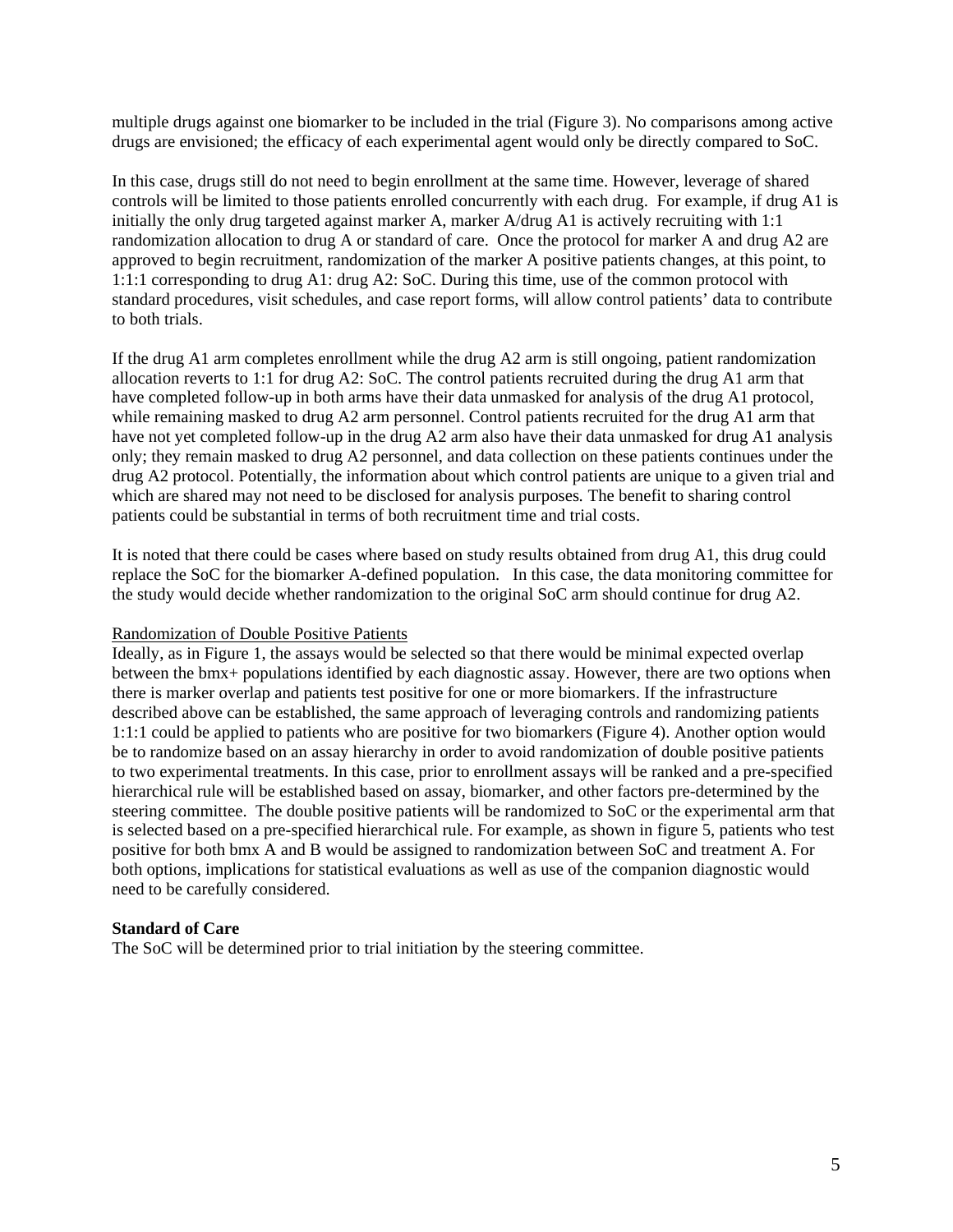**Figure 1. A simplified CONSORT diagram of the Master Protocol Multi-drug Registration Trial without marker overlap.** In this simple hypothetical, there are presumed to be two biomarkers, A and B, and only one targeted therapeutic for each biomarker. The two biomarkers are mutually exclusive and there is no overlap of biomarker expression.

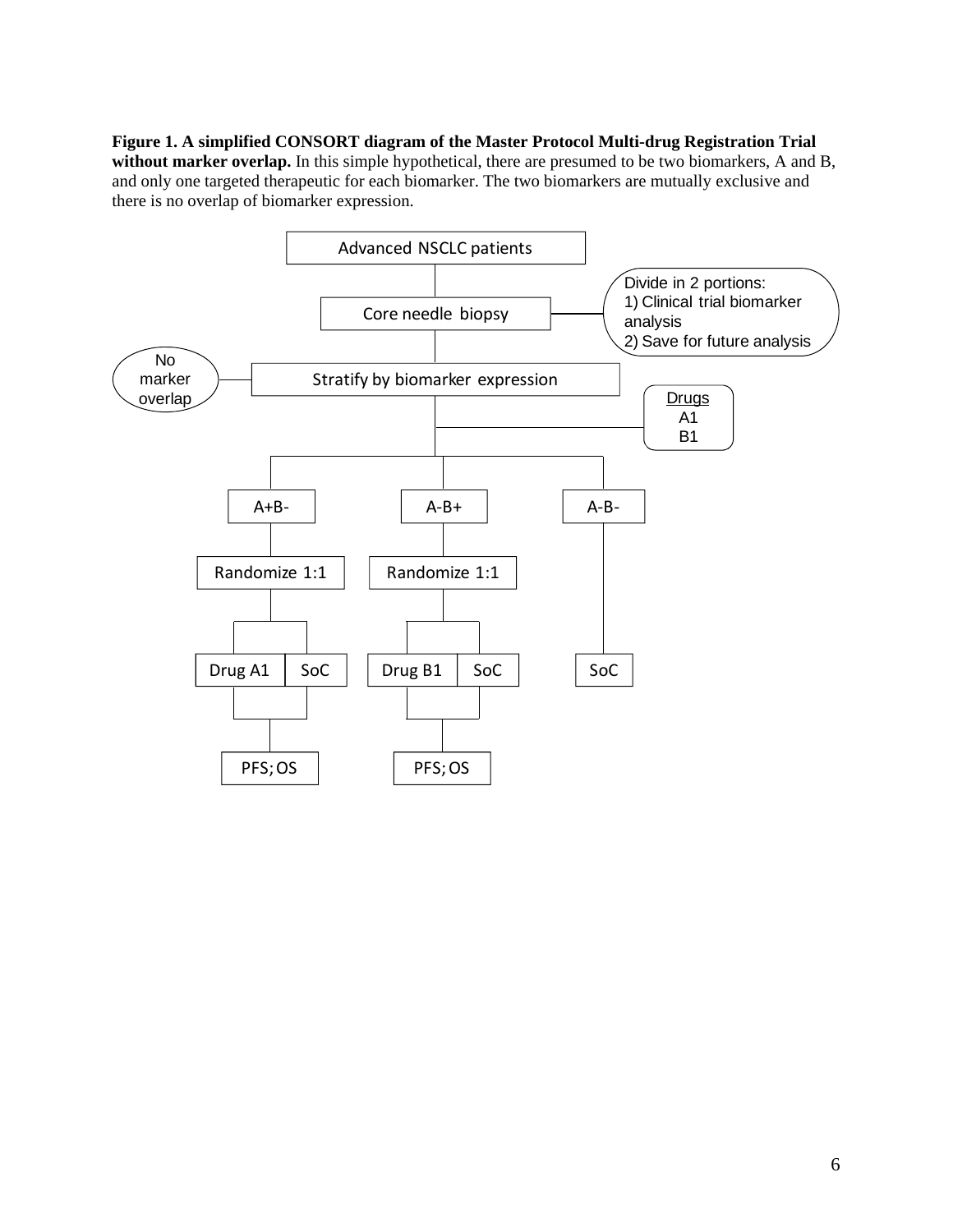**Figure 2. Master Protocol Multi-drug Registration Trial: Steps During Development.** An example of a hypothetical trial using a Master Protocol, in which new drugs and markers are added throughout the process. Each drug undergoes interim analysis at 30% of OS events. At this stage, if the trial meets a prespecified endpoint, the trial continues; if not, the treatment is dropped.

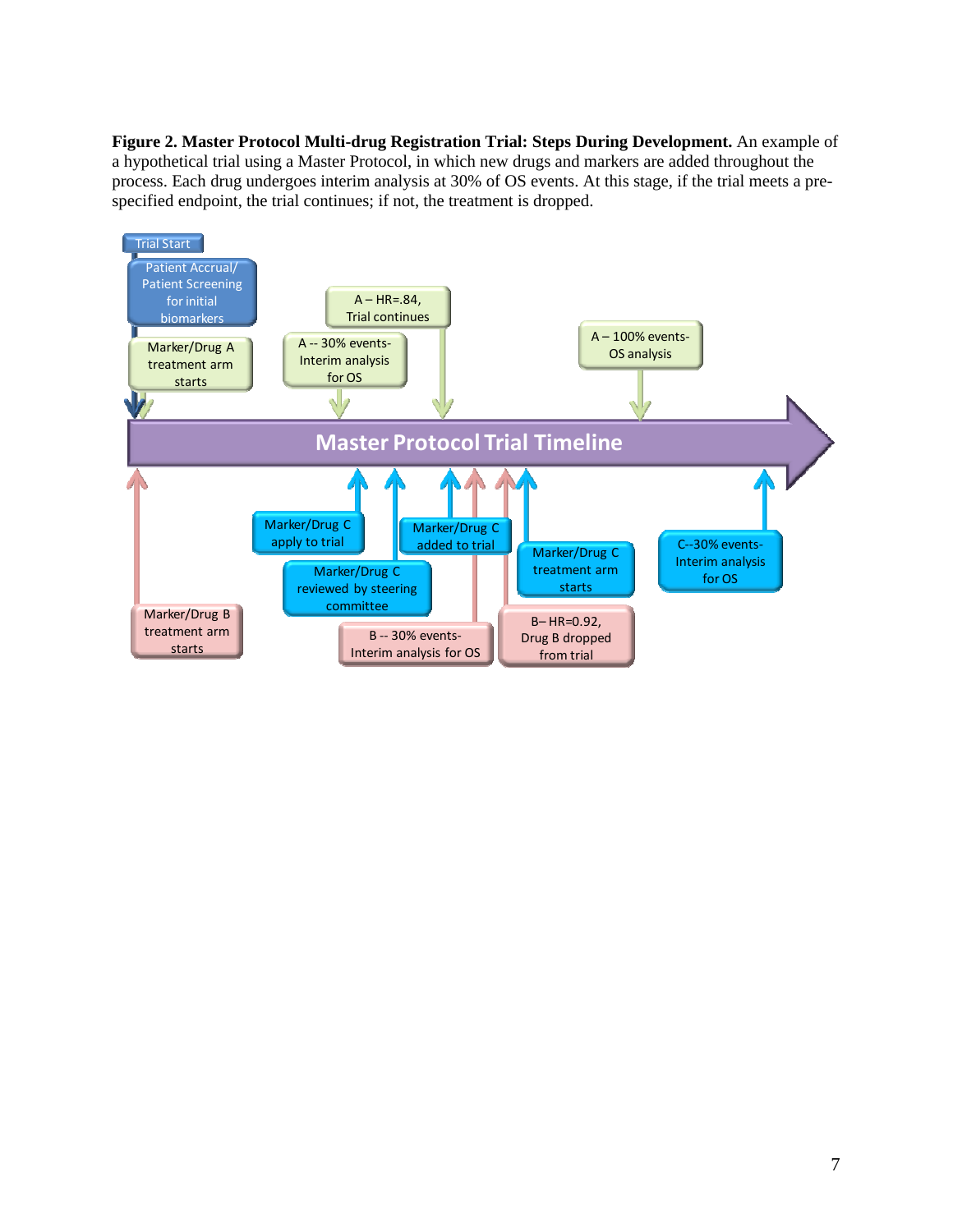**Figure 3. CONSORT diagram of a Master Protocol Multi-drug Registration Trial when there are two drugs targeting one biomarker.** In this case, there are two biomarkers, A and B, with no expression overlap; Biomarker A is targeted by two drugs, A1 and A2, while biomarker B is targeted by B1. In this situation, SoC control patients can be shared with experimental drugs A1 and A2, but a firewall will prevent comparison between the two drugs.

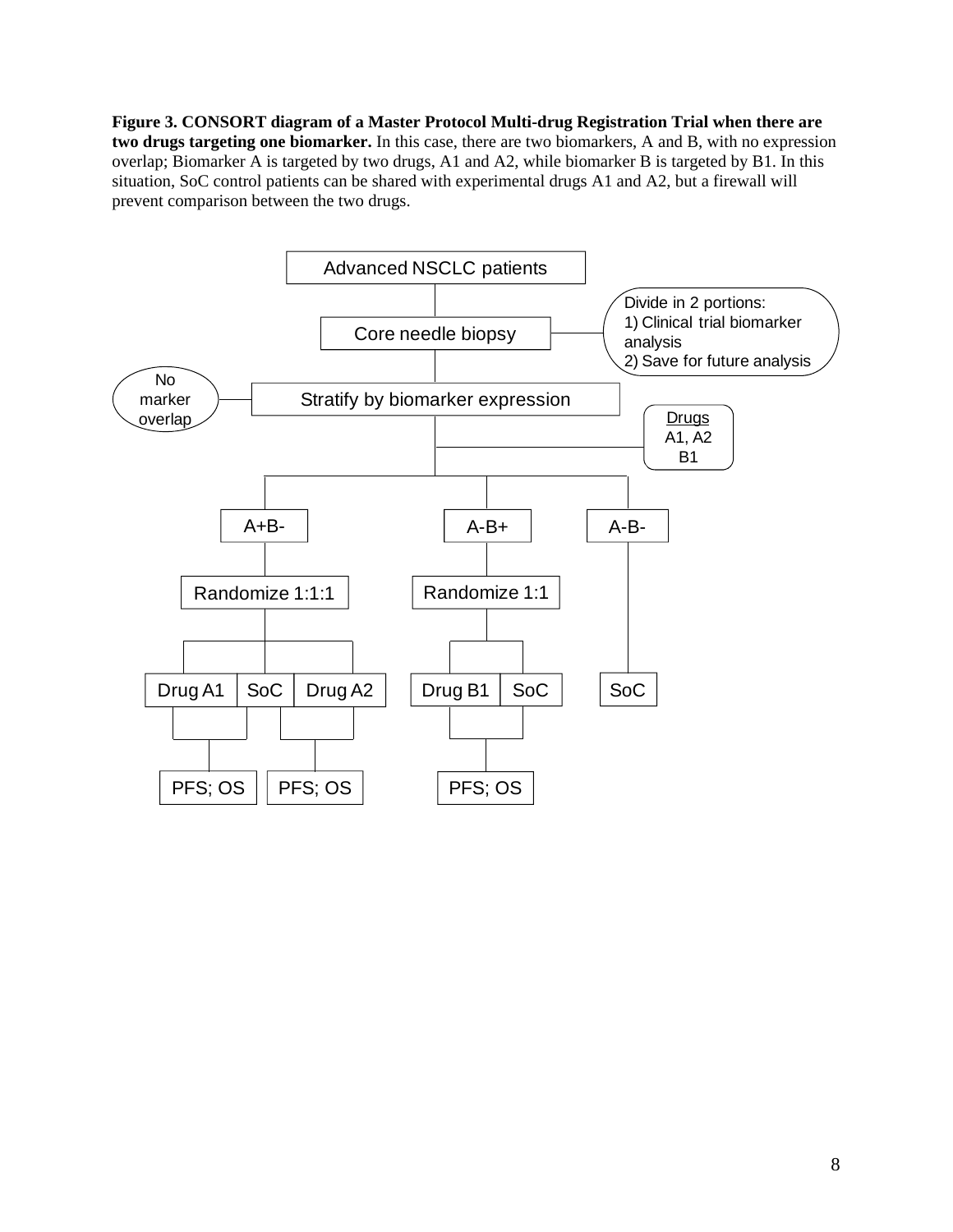**Figure 4. Simplified CONSORT diagram of a Master Protocol Multi-drug Registration Trial when there is overlapping expression of the biomarkers.** In this schematic, there are only two biomarkers, A and B, and one targeted therapeutic for each biomarker. However, in this case there is overlap of biomarker expression, with some tumors being double positive for both A and B. Double positive patients will be randomized to one of the two experimental drugs or SoC in a 1:1:1 manner, with a firewall preventing comparison of the experimental arms to each other.

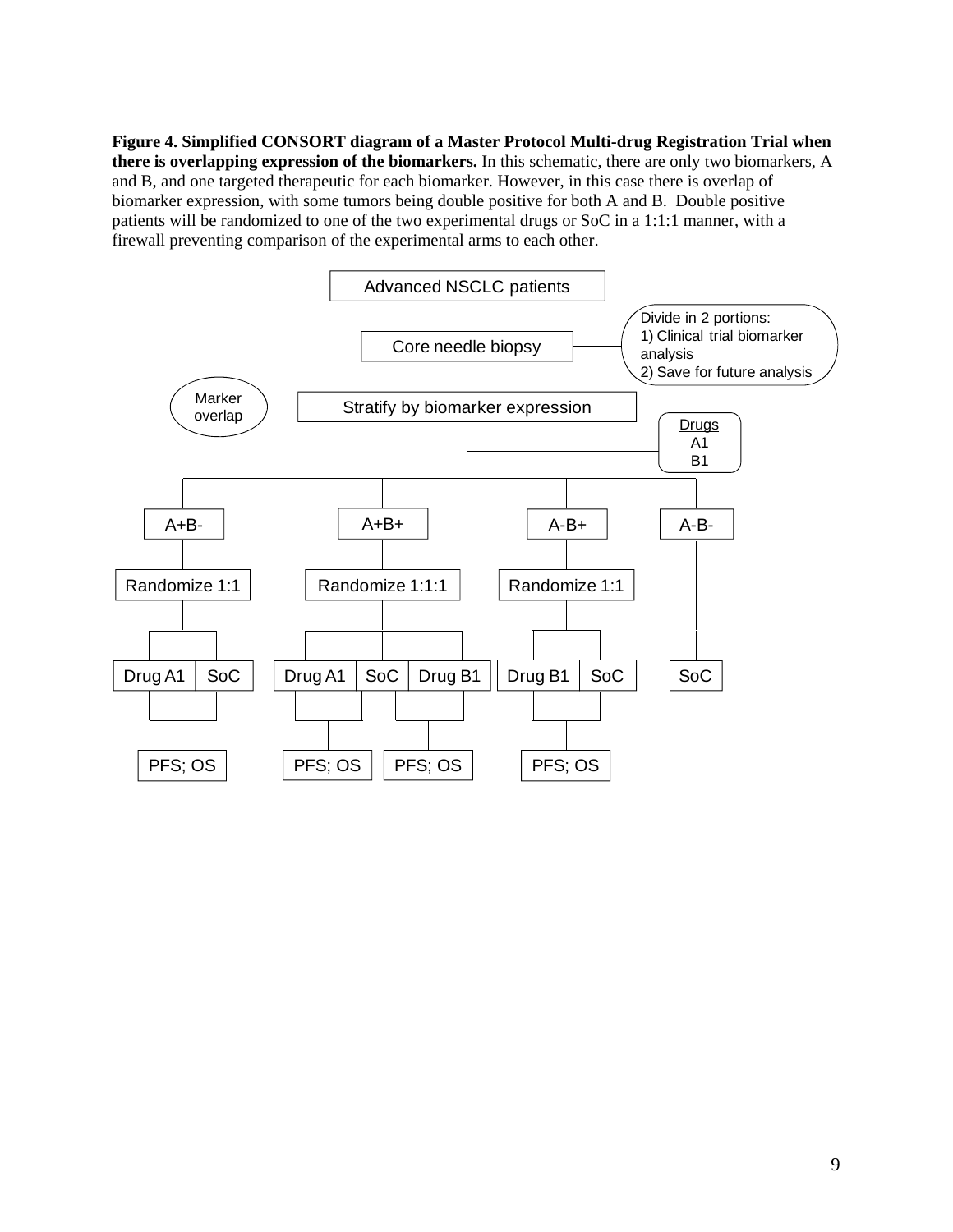**Figure 5: CONSORT diagram of the Master Protocol Multi-drug Registration Trial using a hierarchical assay approach to randomize patients.** In this case there are two biomarkers, A and B, with one targeted therapeutic for each biomarker, and there is some overlap of biomarker expression. Randomization of patients to treatment is based on a pre-specified assay hierarchy, and the biomarker status of the lower ranked biomarker(s) does not affect stratification. (e.g. all patients positive for marker A will receive Drug A regardless of the status of other biomarkers; all patients negative for marker A and positive for marker B will receive Drug B regardless of status of other biomarkers, etc.)